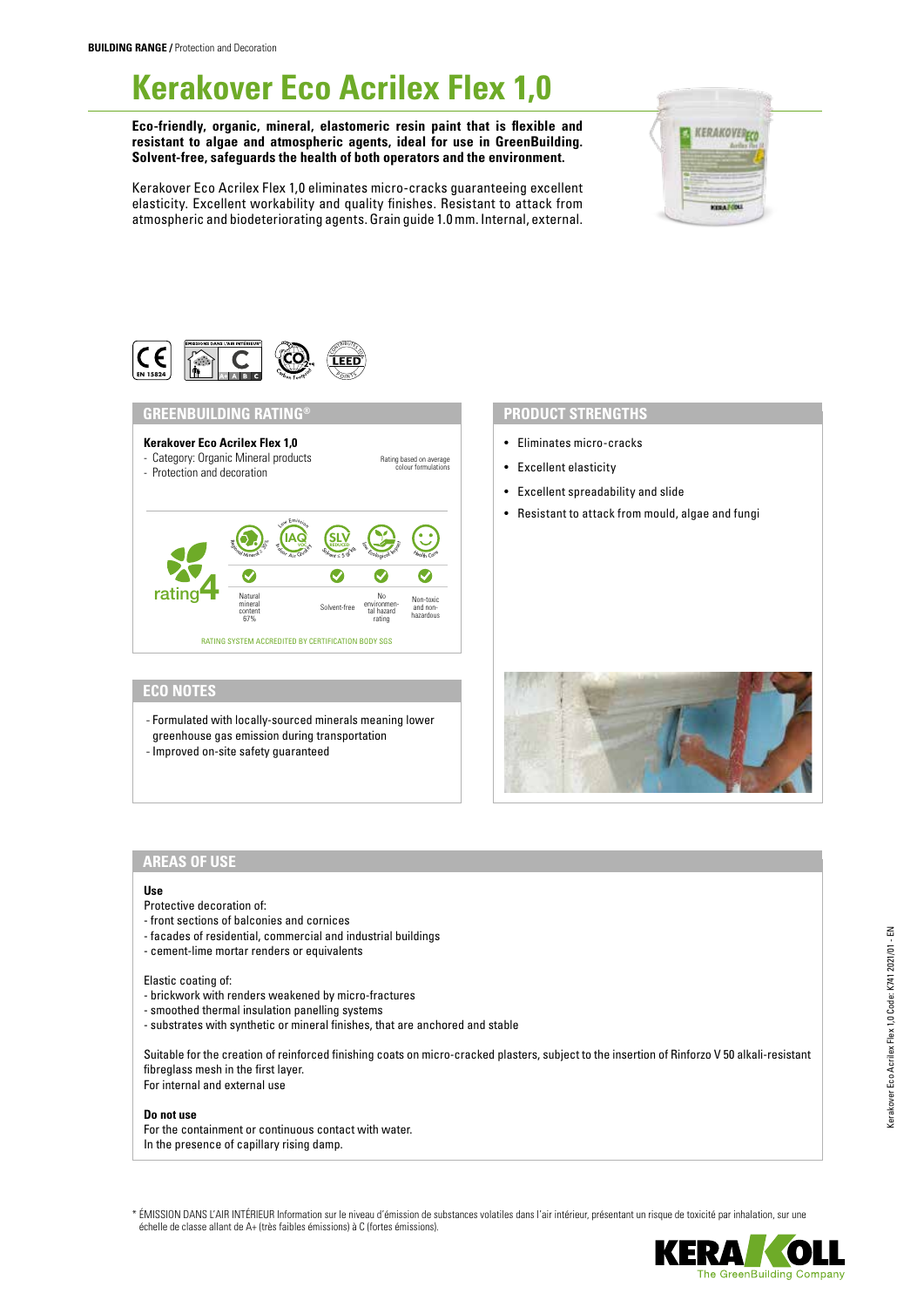# **INSTRUCTIONS FOR USE**

#### **Preparation of substrates**

Surfaces to be treated must be perfectly cleaned by removing all weakened parts, any layers of old paint which have begun to become detached, dust and traces of parting compound. In the presence of moss, lichen and algae deposits, treat the surface beforehand with Kerakover Activ then wash with a high-pressure washer 24 hours later. Cleaning must be carried out with wire brushes and scrapers, until patching layers which are non-cohesive with the substrate to be painted have been totally eliminated. Better results can be obtained with sandblasting, hydro-sanding or cleaning with a high-pressure washer. On old and new powdery substrates, always apply one or two coats of water-based Kerakover Eco Acrilex Primer to improve surface adhesion or solvent-based Kerakover Eco Acrilex Consolidante for the deep consolidation of substrates.

Kerakover Eco Acrilex Primer may be coloured by adding up to 20% of Kerakover Eco Acrilex Flex to obtain a coloured base before application of Kerakover Eco Acrilex Flex 1,0 elastomeric renders.

For the treatment of substrates other than those mentioned and for additional information on the types of intervention to be carried out, we recommend to consult Kerakoll's Guide to decorating and preparing substrates.

#### **Preparation**

Kerakover Eco Acrilex Flex 1,0 is ready-to-use. Always remix the product before application.

## **Application**

Kerakover Eco Acrilex Flex 1,0 must be applied using a steel float in one or more coats on supports that are completely dry or with a residual humidity of not more than 6%, and must be finished using a plastic float.

The product must be applied with stainless steel spreaders or trowels and finished with plastic spreaders. Iron spreaders may release traces of metal; over time and in case of bad weather, they may show signs of oxidation on the façade, altering the aesthetic appearance of the decorated surfaces.

Conditions required for decorating are ambient and substrate temperatures between +5 °C and +30 °C and relative humidity lower than 80%. The product must be applied after the render has been cured for approximately 4 - 5 weeks.

If application in several layers is necessary, wait for a minimum of 12 hours between subsequent layers, or make sure that the film has dried completely.

Do not apply when the substrate is directly exposed to sunlight. After application, external surfaces must be protected from rain and humidity for 48 hours.

Always restart application from a corner.

In cases where different lots of coloured product are used, or when completing a job in which a tintometer has been used, it is advisable to mix the various quantities together so as to avoid slight differences in tone.

#### **Cleaning**

Residual traces of Kerakover Eco Acrilex Flex 1,0 can be removed from tools using water before the product hardens.

# **SPECIAL NOTES**

The colours shown in the sample charts are indicative and not binding. We therefore recommend testing the product onsite to check the exact colour and coverage that will be obtained.

Clean and wash carefully the scaffolding boards, and eliminate any trace of surface dirt before applying the coloured covering. In case of wind or rain, dust, traces of ferrous metals or residues from the building site may be projected onto the still fresh decorated surface and stain it; stains can no longer be removed after the fine plaster has dried.

For bright or intense shades, always evaluate their sensitivity to ultraviolet light, as indicated in the reference colour chart and in our GreenDesign software. This information is also provided in the documentation enclosed with the product samples, or in the documentation produced by the colour measurement department when sending the formulations requested. High environmental humidity, condensation and the roughness of the substrate may encourage deposits of dust, spores and other nutrient sources and generate surface growth of micro-organisms.

In misty conditions and when the substrate presents a high degree of environmental humidity, yellowish/transparent, slightly shiny and sticky droplets could form after application of the product; they are caused by the water-soluble surfactants present in the product. This phenomenon can be eliminated by washing the walls or simply waiting for repeated rain. The characteristics of the film and the degree of protection are not altered by this phenomenon. Should a further application of the product be carried out, it will be necessary to thoroughly wash the walls, and apply a preventive coat of Kerakover Acrilex Fondo. This phenomenon does not occur in stable climatic conditions.

# **ABSTRACT**

*Kerakover Eco Acrilex Flex 1,0 by Kerakoll Spa ensures the protection and flexible decoration of internal and external surfaces with a high coverage, mineral coating using water-based elastomeric resins that provide a high level of elasticity and protection from atmospheric agents, pollution, bacteria, fungi and algae. Apply using a steel float and finish with a plastic float. Compliant with the performance requirements of Standard EN 15824, GreenBuilding Rating® 4. Permeability to water vapour class V2 (medium) under EN ISO 7783-2. Permeability to liquid water class W3 (low) under EN 1062-3. Adhesion ≥ 0.3 MPa under EN 1542. Thermal conductivity (*λ*) 0.85 W/(m K) under EN 1745:2002.*